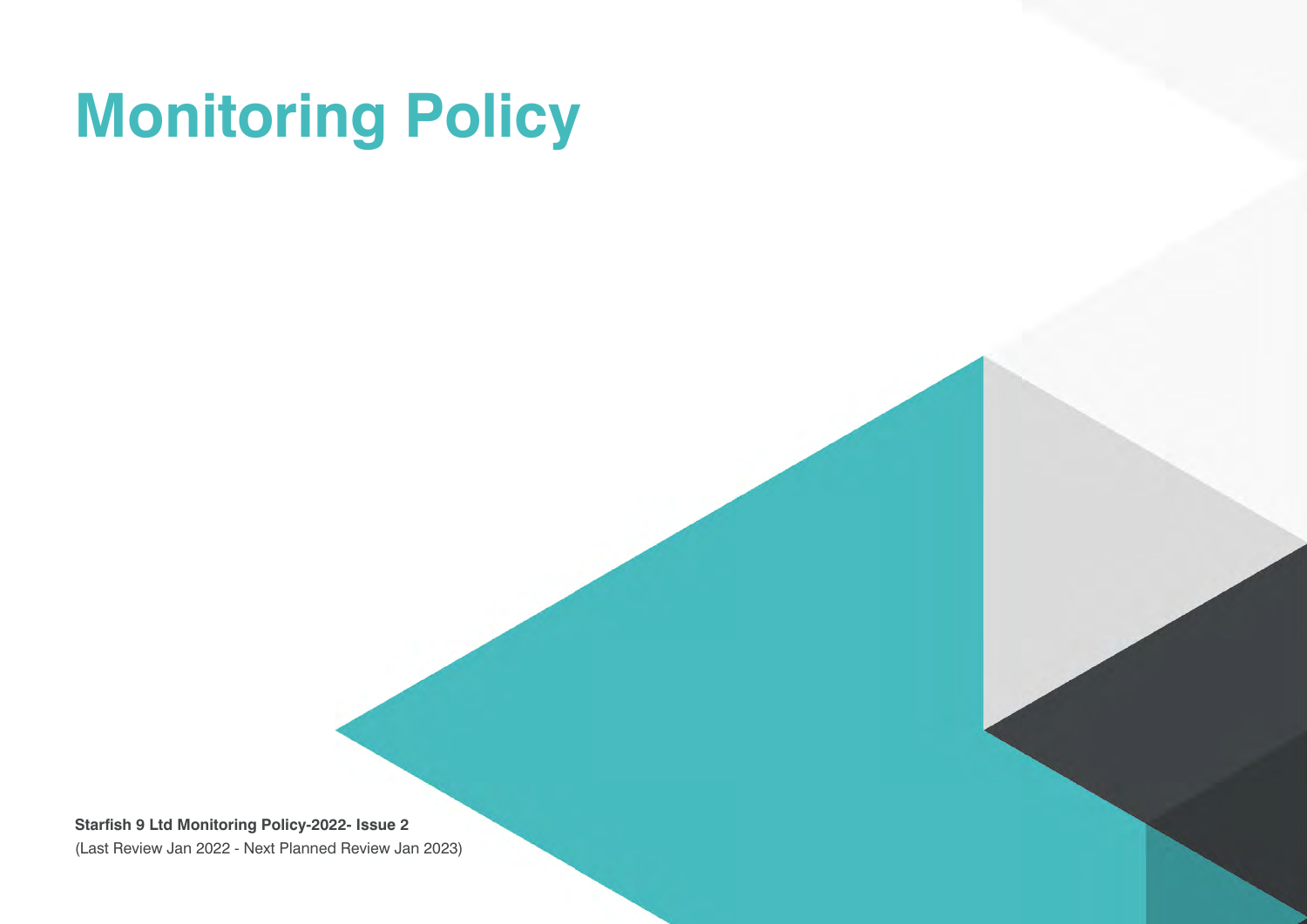# **Monitoring**

## **What this policy covers**

This policy applies to employees, workers and contractors.

This policy sets out the Company's approach to monitoring, provides information relating to the types of monitoring used and the Company's obligations in relation to such monitoring and in introducing additional monitoring.

# **The Company's responsibilities**

You should be aware that the Company may carry out monitoring of employees, workers and contractors.

Monitoring may be necessary either to allow the Company to perform its contract with you or for the Company's own legitimate interests. The Company's reasons for monitoring include:

- Security and the prevention and detection of crime
- Ensuring appropriate use of the company's telecommunications and computer systems
- Ensuring compliance with regulatory requirements
- Monitoring attendance, work and behaviour;

### **Types of monitoring**

The monitoring carried out may include:

- Monitoring of premises using video cameras
- Monitoring e-mails and analysing e-mail traffic
- Monitoring websites visited by staff using company systems
- Recording telephone calls and checking call logs
- Monitoring the use of company vehicles via vehicle-tracking systems
- Entry and exit systems, including the use of biometric data such as fingerprints
- Tracking via mobile devices

The Company may use information gathered through monitoring as the basis for disciplinary action.